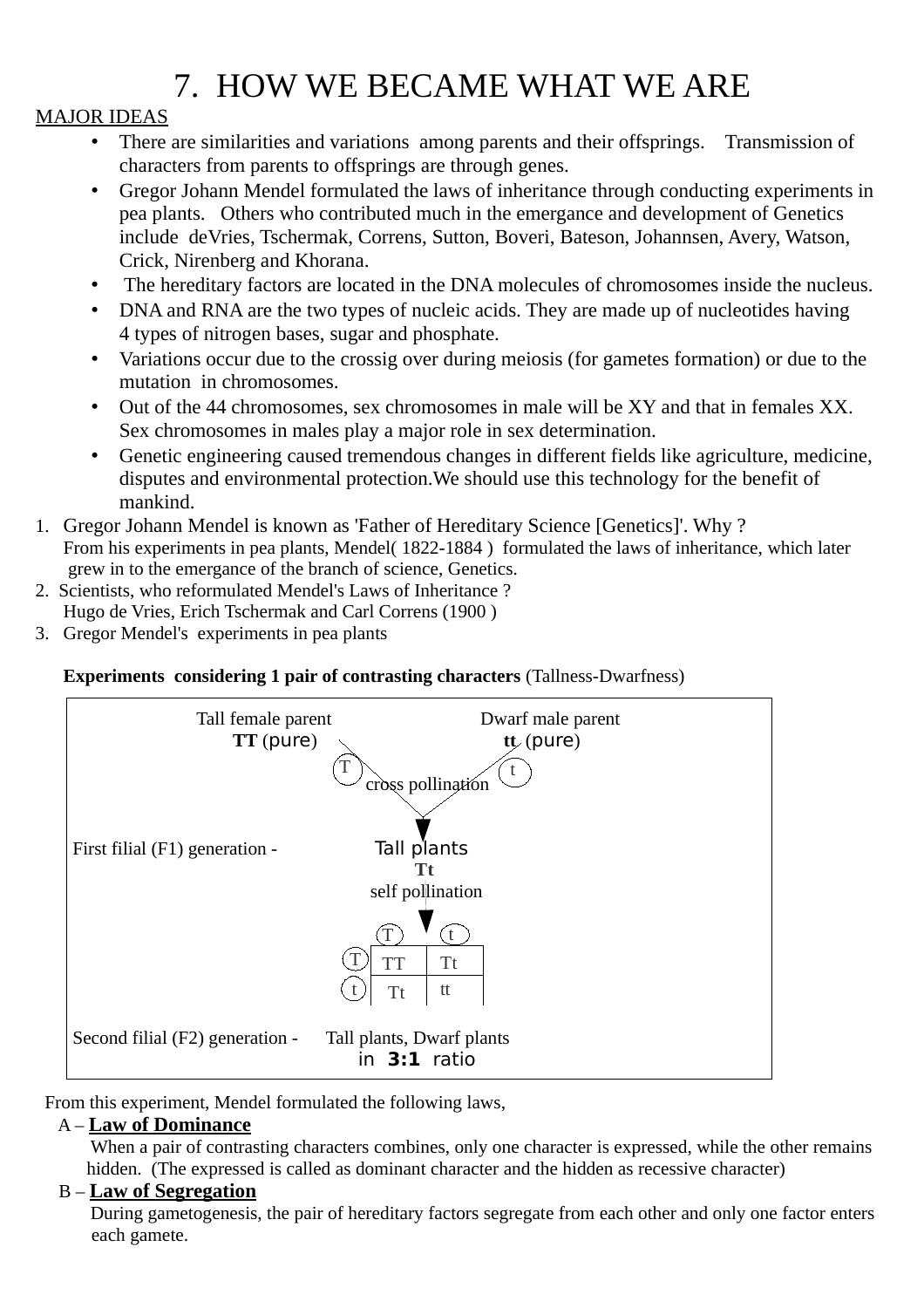

From this experiment, Mendel formulated the following law,

#### C– **Law of Independent Assortment**

When two or more pairs of contrasting characters cobine, factors of each pair segregate and pass independently to the next generation.

- 4. The contrasting characters that Mendel analysed in details through his experiments ? Stem height (tall-dwarf), flower colour (red-white), seed colour (yellow-green), seed shape (round-wrinkled) etc. (7 pairs)
- 5. During his experiments, Mendel collect pollengrains from dwarf plant and cross pollinated with tall femal so as to get first generation with only tall plants. What happen when we collect pollengrains from tall plant and cross pollinated with dwarf male ? We will get the first generation with only tall plants. [because, tallness is dominant in pea plants]
- 6. According to Mendel, Which among the following are pure plants ? TTRR, TtRr, TTRr, Ttrr,Ttrr, ttrr, ttRR, ttRr ( Only TTRR and ttrr )
- 7. The scientist who coined the term '**gene'** to the hereditary factors explained by Mendel ? Johannsen (1909)
- 8. Who gave the term '**Genetics**' to the branch of science which deals with the study of heredity and variations ? Bateson (1905)
- 9. Who discovered that the hereditary factors are located in the chromosomes ? Walter S. Sutton and Theodor Boveri (1902)
- 10. The leader of scientists, who identified DNA as the genetic material ? O. Avery (1943)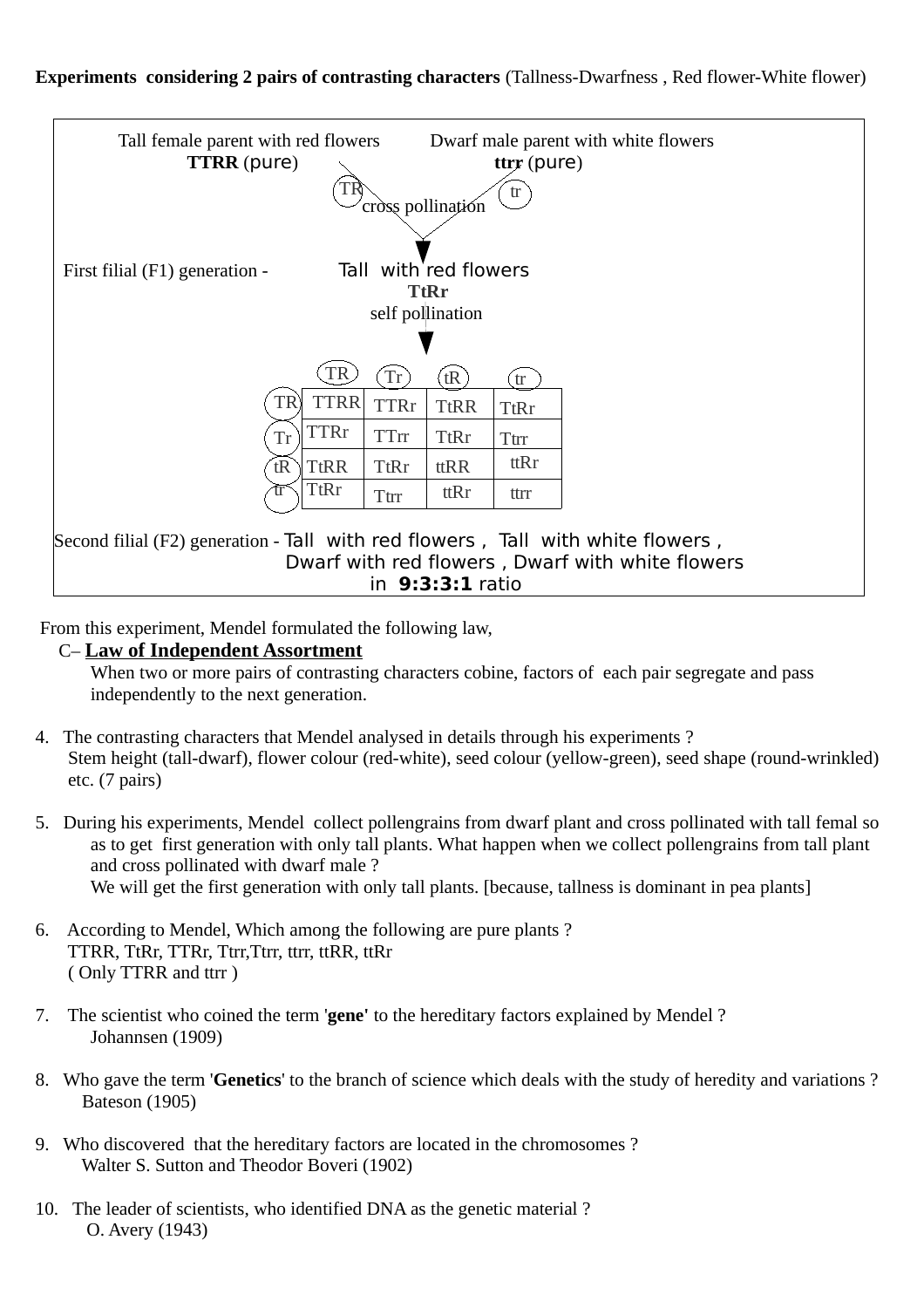11. Different types of nucleic acids ? Table showing their comparison.

| <b>DNA</b><br>DNA – deoxyribonucleic acid     | RNA – ribonucleic acid                        |
|-----------------------------------------------|-----------------------------------------------|
| - Double stranded molecule                    | - Single stranded molecule                    |
| - Spiral helix structure                      | - Elongated                                   |
| - Deoxyribose sugar.                          | - Ribose sugar                                |
| - Adenine, Thymine, Guanine, Cytosine         | - Adenine, Uracil, Guanine, Cytosine          |
| are nitrogen bases                            | are nitrogen bases                            |
| -Control all cellular activities and heredity | - Protein synthesis according the information |
|                                               | of DNA                                        |

12. Who proposed the spiral helix model of DNA molecule ? James Watson and Francis Crick (1953)

#### 13. **Structure of DNA**



14. Define nucleotide.

A nucleotide is made up of a single nitrogen base , sugar and phosphate.

15. Recognize DNA nucleotide and RNA nucleotide from the following.

Guanine Phosphate - Ribose sugar

16. Base pairing of nitrgen bases in DNA Nitrgen bases in RNA Adenine – Thymine **Adenine** , Uracil, Guanine – Cytosine Guanine ,Cytosine

- 17. Protein synthesis by the DNA
	- DNA unwinds to form a particular RNA റഷീദ് ഓടക്കൽ 9846626323
	- RNA goes out through the nuclear membrane
	- RNA reaches ribosomes to link amino acids
	- Protein is synthesized in ribosomes.
- 18. What is a gene ?

Gene is a specific part of the DNA responsible for regulating metabolism and effecting heriditary characters.

- 19. Discoverors of the Genetic Code ?
	- Marshall Nirenberg and Har Gobind Khorana (1970)
- 20. Human chr ?
	- 46 [ 44 Autosomes + 2 Sex chromosomes ]  $(44+XY$  in males,  $44+XX$  in females)
- 21. Y chromosome in male gametes : Male child ; X chromosome in male gametes : -------- ?